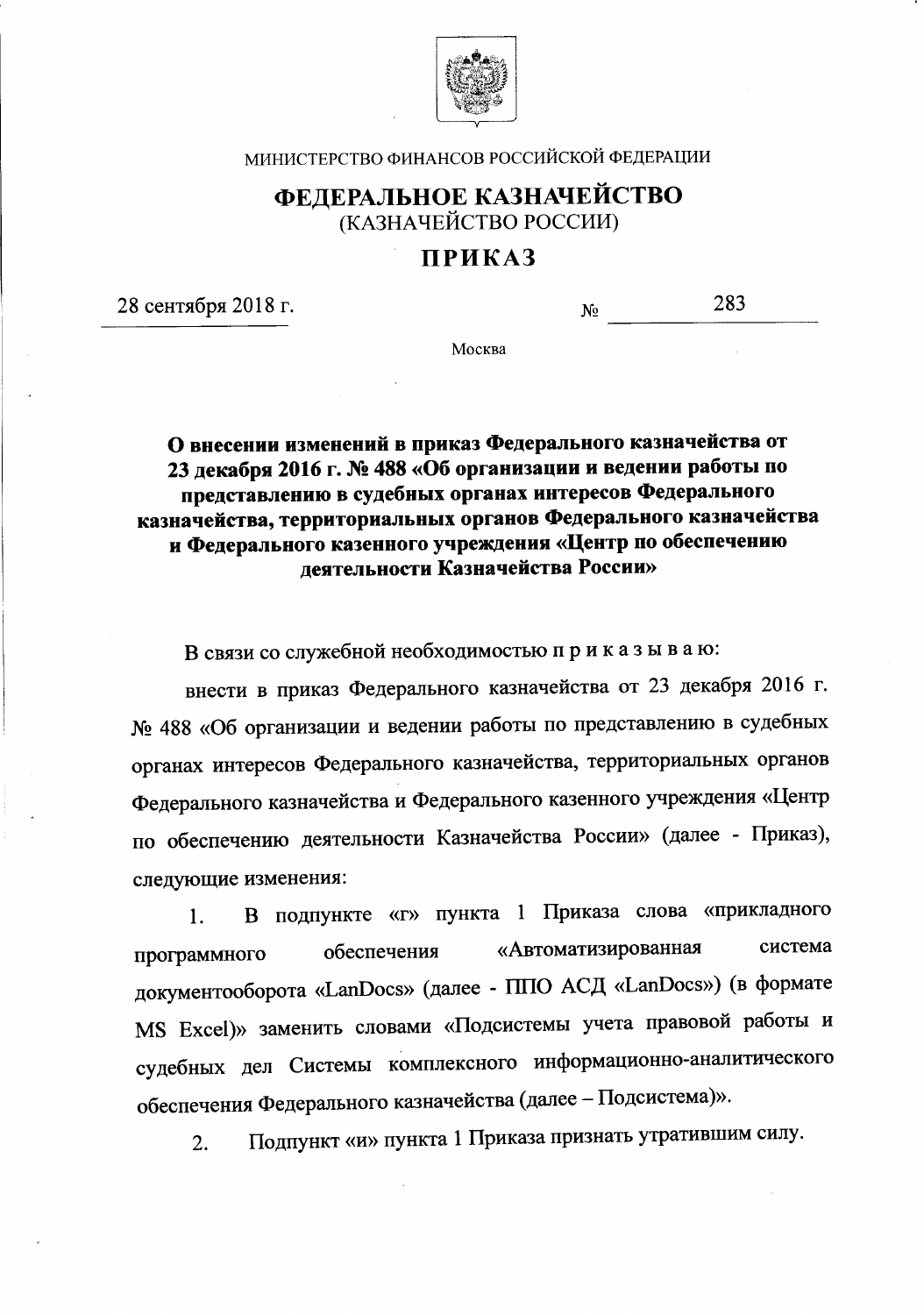В подпункте «г» пункта 2 Приказа слова «ППО АСД 3. «LanDocs» (в формате MS Excel)» заменить словом «Подсистемы».

Подпункт «и» пункта 2 Приказа признать утратившим силу.  $\overline{4}$ .

изложить в следующей Подпункт «и» пункта 3 Приказа 5. редакции:

функционирования, a также мониторинга  $\langle \langle \mathbf{N} \rangle$ проведение совершенствования Подсистемы;».

В пункте 1.3 Порядка ведения работы по представлению в 6. судебных органах интересов Федерального казначейства, территориальных органов Федерального казначейства, а также Федерального казенного учреждения «Центр по обеспечению деятельности Казначейства России», утвержденного Приказом (далее - Порядок) слова «Федеральное казначейство. Аналитический учет и ведение судебной работы» заменить словами «в Подсистеме учета правовой работы и судебных дел Системы комплексного информационно-аналитического обеспечения Федерального казначейства (далее - Подсистема)».

Подпункт 2.1.2 пункта 2 Порядка изложить в следующей 7. редакции:

«2.1.2. Не позднее пяти рабочих дней со дня получения (подготовки) процессуальных документов внесение информации по ним в электронную базу данных судебных дел Подсистемы».

В подпункте 3.1.3 пункта 3 Порядка слова «Федеральное 8. казначейство. Аналитический учет и ведение судебной работы» заменить словами «Подсистемы».

Пункт 13 приложения № 5 к Порядку изложить в следующей 9. редакции:

«13. В строке «1. Обстоятельства дела» таблицы кратко указываются требования основания **HX**  $\mathbf H$ спора, исковые стороны судебного

 $\overline{2}$